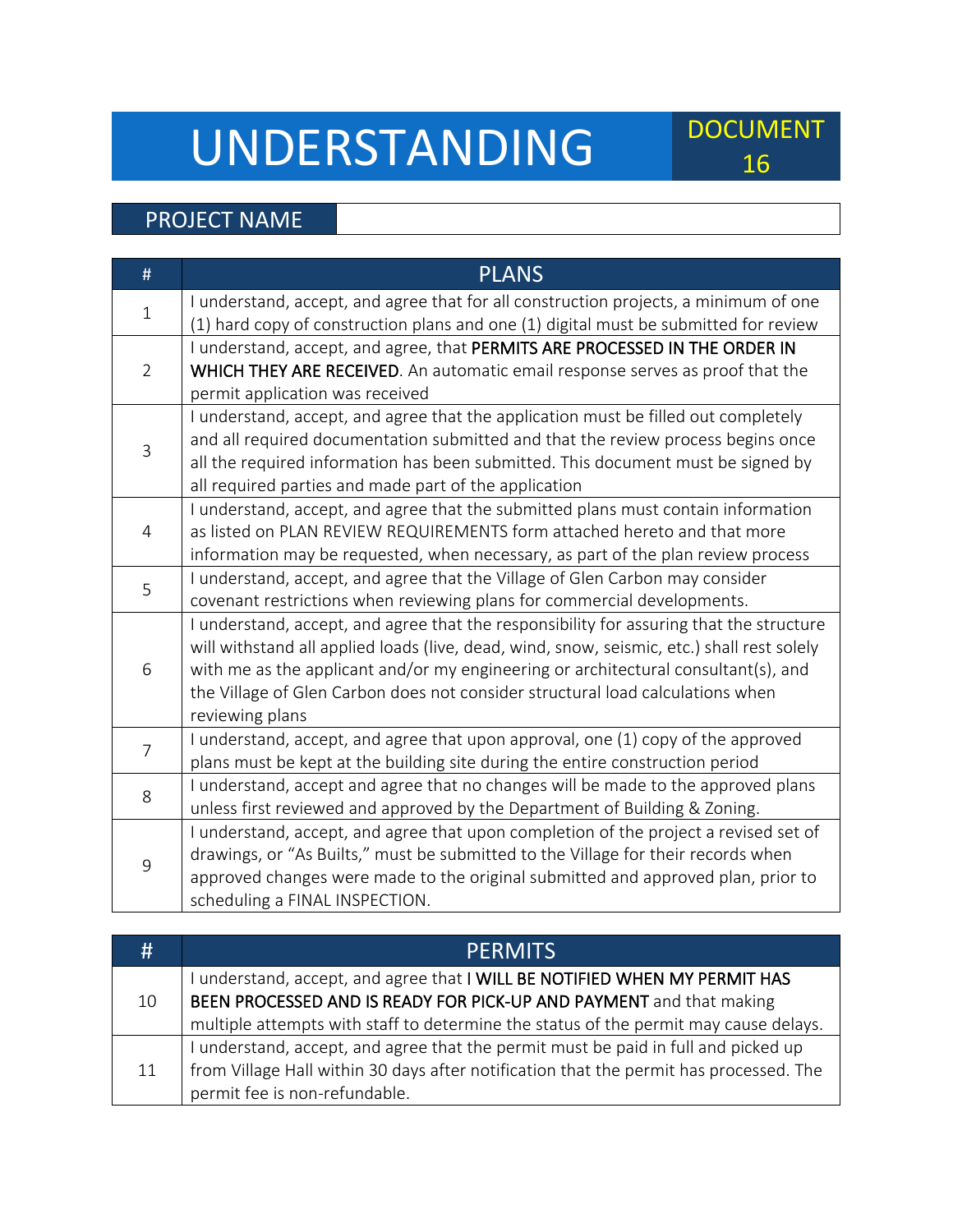| #  | <b>PERMITS</b>                                                                       |
|----|--------------------------------------------------------------------------------------|
| 12 | I understand, accept, and agree that if any permitted work is not begun within six   |
|    | months from the date a permit is issued, the permit shall become null and void.      |
| 13 | I understand, accept, and agree that any permit issued for any building, electrical, |
|    | plumbing, mechanical, or sewer work does not grant the privilege to erect any        |
|    | structure or to use any property for a purpose or in a manner prohibited by the      |
|    | adopted codes, ordinances, or regulations of the Village of Glen Carbon.             |
| 14 | I understand, accept, and agree that if the Village of Glen Carbon should issue a    |
|    | permit to me, it does so with the understanding that I will comply with the          |
|    | requirements of the Illinois Roofing Industry Licensing Act (P.A. 83-1513, Certified |
|    | January 14, 1985, effective July 1, 1985), or most recently adopted.                 |

| #  | <b>SITE REQUIREMENTS</b>                                                                                                                                           |
|----|--------------------------------------------------------------------------------------------------------------------------------------------------------------------|
| 15 | I understand, accept and agree that if the Village of Glen Carbon should issue a                                                                                   |
|    | permit to me, it does so with the understanding that I will comply with the<br>requirements of the Illinois Plumbing Code as defined in 77 Illinois Administrative |
|    | Code, Part 890, or most recently adopted.                                                                                                                          |
| 16 | I understand, accept and agree that the building permit must remain visible,                                                                                       |
|    | accessible, and kept in good condition.                                                                                                                            |
|    | I understand, accept and agree that I will make no modifications or changes to the                                                                                 |
| 17 | site or the structure(s) unless first approved by the Village. Failure to submit                                                                                   |
|    | information prior to such changes may result in a failed inspection, the issuance of a                                                                             |
|    | STOP WORK ORDER, or denial of a Certificate of Occupancy.                                                                                                          |
|    | I understand, accept, and agree that all required setbacks for any buildings or                                                                                    |
| 18 | structures are to be measured from property lines and that measurement from curbs                                                                                  |
|    | and similar landmarks can produce errors which may halt construction and require                                                                                   |
|    | that any part of any structure built in error, be removed.                                                                                                         |
|    | I understand, accept, and agree that the property corners will be properly staked,                                                                                 |
|    | with string lines running along both left and right sides of the property, and that said                                                                           |
| 19 | stakes and string line will remain in place and undisturbed until after the footing AND                                                                            |
|    | foundation inspections have been completed. Failure to install stakes and string lines                                                                             |
|    | prior to the footing inspection(s) will result in a failed inspection.                                                                                             |
| 20 | I understand, accept, and agree to install a temporary rock driveway, minimum of 6"                                                                                |
|    | in depth, to allow for access and delivery of building materials if applicable.                                                                                    |
| 21 | I understand, accept, and agree that I am required to provide for on-site temporary                                                                                |
|    | electrical service which must have GFI protection and that at no time will I or my                                                                                 |
|    | designees trespass onto another's private property with the intent to utilize their                                                                                |
|    | electricity.                                                                                                                                                       |
|    | I understand, accept, and agree that I am required to provide water on-site if needed                                                                              |
| 22 | and that at no time will I or my designees trespass onto another's private property                                                                                |
|    | with the intent to utilize their water.                                                                                                                            |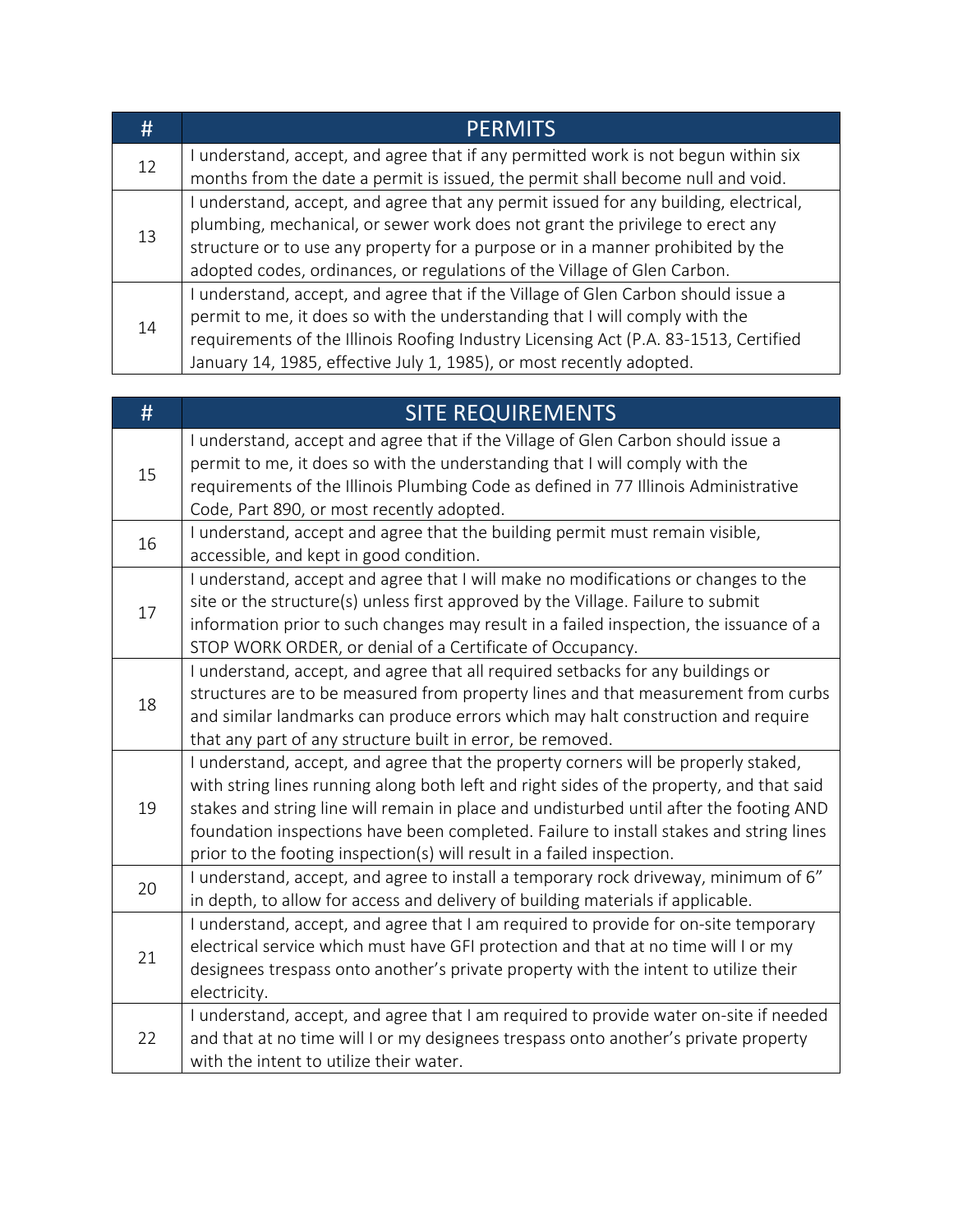| #  | <b>SITE MAINTENANCE</b>                                                                                                                                                                                                                                                          |  |  |
|----|----------------------------------------------------------------------------------------------------------------------------------------------------------------------------------------------------------------------------------------------------------------------------------|--|--|
| 23 | I understand, accept, and agree to provide erosion control and siltation protection<br>prior to breaking ground, as required, to protect streets and other property owners<br>from runoff. Failure to do so may result in a STOP WORK ORDER.                                     |  |  |
| 24 | I understand, accept, and agree to keep the streets and roadways clean and clear of<br>mud, dirt, and debris during the constructions process. Failure to do so may result in<br>a STOP WORK ODER.                                                                               |  |  |
| 25 | I understand, accept, and agree that all trash, debris, and scrap must be placed into<br>appropriate containers and secured and disposed of properly to prevent particles<br>from becoming air borne. Failure to do so may result in a STOP WORK ORDER.                          |  |  |
| 26 | I understand, accept, and agree that burning of any kind is prohibited.                                                                                                                                                                                                          |  |  |
| 27 | I understand, accept, and agree that an on-site dumpster and restroom facility is<br>required but cannot be placed on the street.                                                                                                                                                |  |  |
| 28 | I understand, accept, and agree that commercial vehicles, trailers, and equipment<br>cannot be left on the street overnight.                                                                                                                                                     |  |  |
| 29 | I understand, accept, and agree that if any damage occurs to any public improvement<br>(street, curb, gutter, sidewalk, sanitary or storm sewer, etc.) caused by me or any<br>sub-contractor employed by or through me, that I will be responsible for all necessary<br>repairs. |  |  |

| #  | <b>INSPECTIONS</b>                                                                                                                                                                                                                                                                                                                                                                                                                                           |  |  |
|----|--------------------------------------------------------------------------------------------------------------------------------------------------------------------------------------------------------------------------------------------------------------------------------------------------------------------------------------------------------------------------------------------------------------------------------------------------------------|--|--|
| 30 | I understand, accept, and agree that inspection of all work is required by law and that<br>failure to request and secure such inspection is a violation of the Village Code.                                                                                                                                                                                                                                                                                 |  |  |
| 31 | I understand, accept, and agree that INSPECTIONS ARE SCHEDULED IN THE ORDER IN<br>WHICH THEY ARE RECEIVED. An automatic email response will serve as proof my<br>inspection request was received and I will be contacted via email with a date and time<br>once the inspection(s) have been scheduled with the appropriate staff. Making<br>multiple requests via email and phone calls will delay the process rather than<br>expedite it.                   |  |  |
| 32 | I understand, accept, and agree that all inspection requests must be submitted via<br>email to inspections@glen-carbon.il.us and that a minimum of 24 hours advance<br>notice is required prior to when the inspection is needed. The Village attempts to<br>complete each inspection within 48 hours of the request but offers no guarantee to<br>do so. Inspections are conducted Monday through Friday, excluding holidays when<br>the Village is closed. |  |  |
| 33 | I understand, accept, and agree that inspections will be scheduled in block times of<br>1.5 hours and that I must have someone present if the inspection requires entrance<br>into an enclosed building.                                                                                                                                                                                                                                                     |  |  |
| 34 | I understand, accept, and agree that SEWER LATERAL INSPECTIONS are only made<br>through the Department of Public Works between the hours of 8:00 am and 4:30 pm,<br>Monday through Friday, excluding holidays when the Village is closed. To schedule an<br>inspection, you must call Village Hall's main line at (618) 288-1200. Those inspections<br>are not scheduled through the Department of Building & Zoning.                                        |  |  |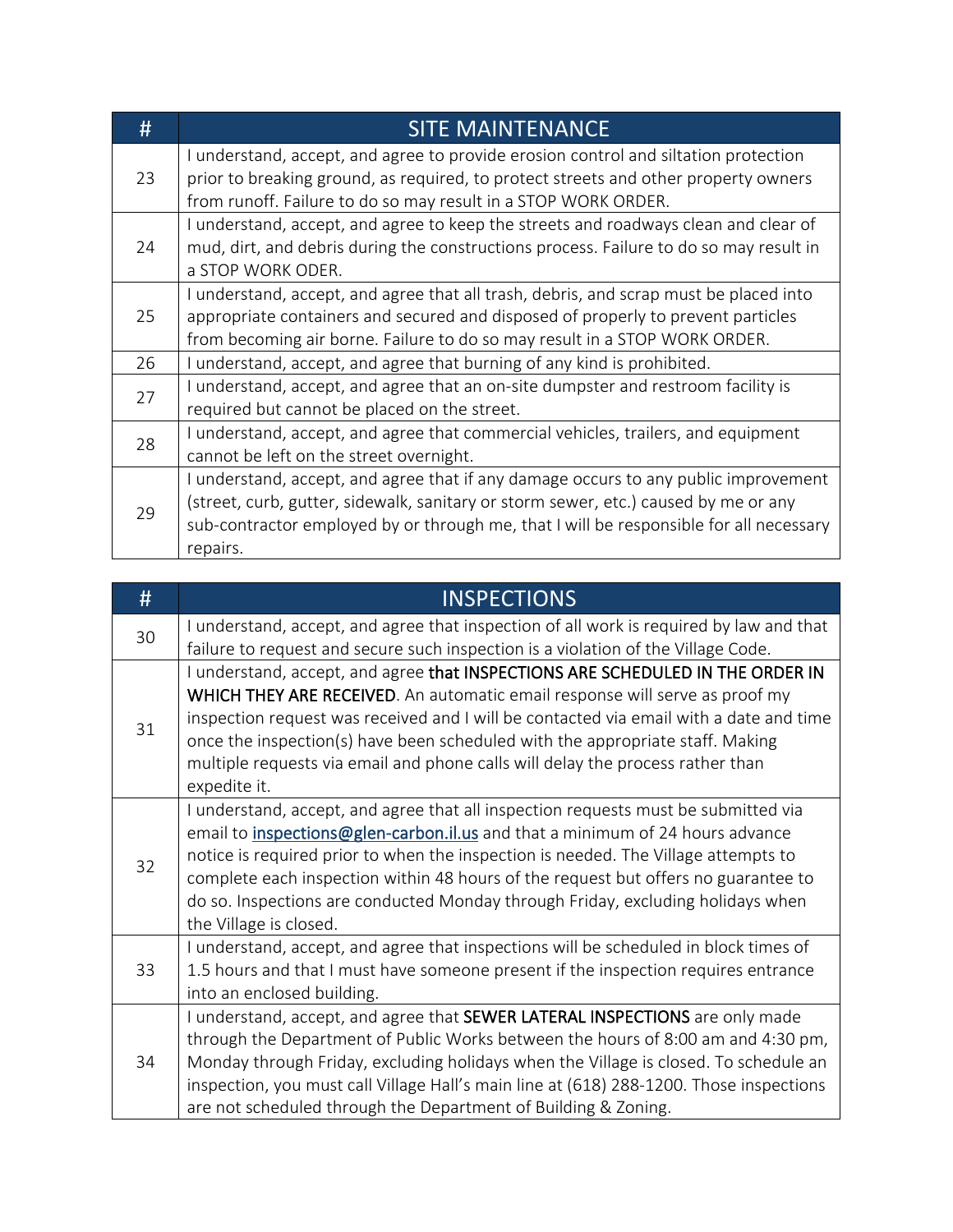| #                                                                                                                                                                                                                                                                                                                                                                                                  |  | <b>PERMITS</b>                    |          |  |
|----------------------------------------------------------------------------------------------------------------------------------------------------------------------------------------------------------------------------------------------------------------------------------------------------------------------------------------------------------------------------------------------------|--|-----------------------------------|----------|--|
| I understand, accept, and agree that if scheduled inspections are missed because the<br>Contractor or his/her designee is not present when required or if the scheduled<br>inspection is not ready for inspection as requested by the Contractor or his/her<br>designee, the following fees will apply and that no further inspections will be<br>scheduled until the fees are paid in full:<br>35 |  |                                   |          |  |
|                                                                                                                                                                                                                                                                                                                                                                                                    |  | 1 <sup>st</sup> missed inspection | \$50.00  |  |
|                                                                                                                                                                                                                                                                                                                                                                                                    |  | 2 <sup>nd</sup> missed inspection | \$150.00 |  |
|                                                                                                                                                                                                                                                                                                                                                                                                    |  | 3rd missed inspection             | \$300.00 |  |
|                                                                                                                                                                                                                                                                                                                                                                                                    |  |                                   |          |  |

| #  | <b>CERTIFICATE OF OCCUPANCY</b>                                                                                                                                                                                                                                                                                                                                                                                                                                                                                                                                                                       |
|----|-------------------------------------------------------------------------------------------------------------------------------------------------------------------------------------------------------------------------------------------------------------------------------------------------------------------------------------------------------------------------------------------------------------------------------------------------------------------------------------------------------------------------------------------------------------------------------------------------------|
| 36 | I understand, accept, and agree that no CERTIFICATE OF OCCUPANCY will be issued<br>until ALL inspections are completed and approved as FINAL. Occupancy (in whole or<br>in part) is strictly prohibited until a Final Inspection is completed, passed, and a<br>Certificate of Occupancy is issued by the Department of Building & Zoning.                                                                                                                                                                                                                                                            |
|    | <b>EXCEPTION:</b> When the redistribution of soil and seeding of lawn cannot be<br>completed between November 1 and March 31, the applicant shall submit<br>the attached ESCROW DEPOSIT AGREEMENT signed by the<br>contractor/developer and the property owner stating that redistribution of<br>soil and seeding of lawn will be done during the immediately following<br>planting season as set forth in Section 11-5-2: E (6) of the Village Code of<br>Ordinances. The work must be completed by April 30 of the construction<br>year unless weather conditions exist that require and extension. |
|    | A cash escrow for performance of 1% of the value of improvements (cost of<br>construction) is required. The escrow deposit will be returned upon proof<br>of performance.                                                                                                                                                                                                                                                                                                                                                                                                                             |
| 37 | I understand, accept, and agree that No CERTIFICATE OF OCCUPANCY will be issued<br>for new construction until a completed "RES-CHECK" report is submitted to the<br>Village indicating the building follows the most current and adopted Illinois Energy                                                                                                                                                                                                                                                                                                                                              |
|    | Conservation Code. The completed compliance report must be submitted directly<br>from the company with a representative's signature, the subject property address,<br>and signature of the developer/contractor. This must be submitted via email to<br>permits@glen-carbon.il.us prior to scheduling a FINAL INSPECTION.                                                                                                                                                                                                                                                                             |

| #  | <b>VILLAGE CODES</b>                                                                                                                                                                                                      |
|----|---------------------------------------------------------------------------------------------------------------------------------------------------------------------------------------------------------------------------|
| 38 | I understand, accept, and agree that the responsibility for assuring the plans for any<br>proposed construction are in compliance with the provision of the adopted codes,<br>shall rest solely with me as the applicant. |